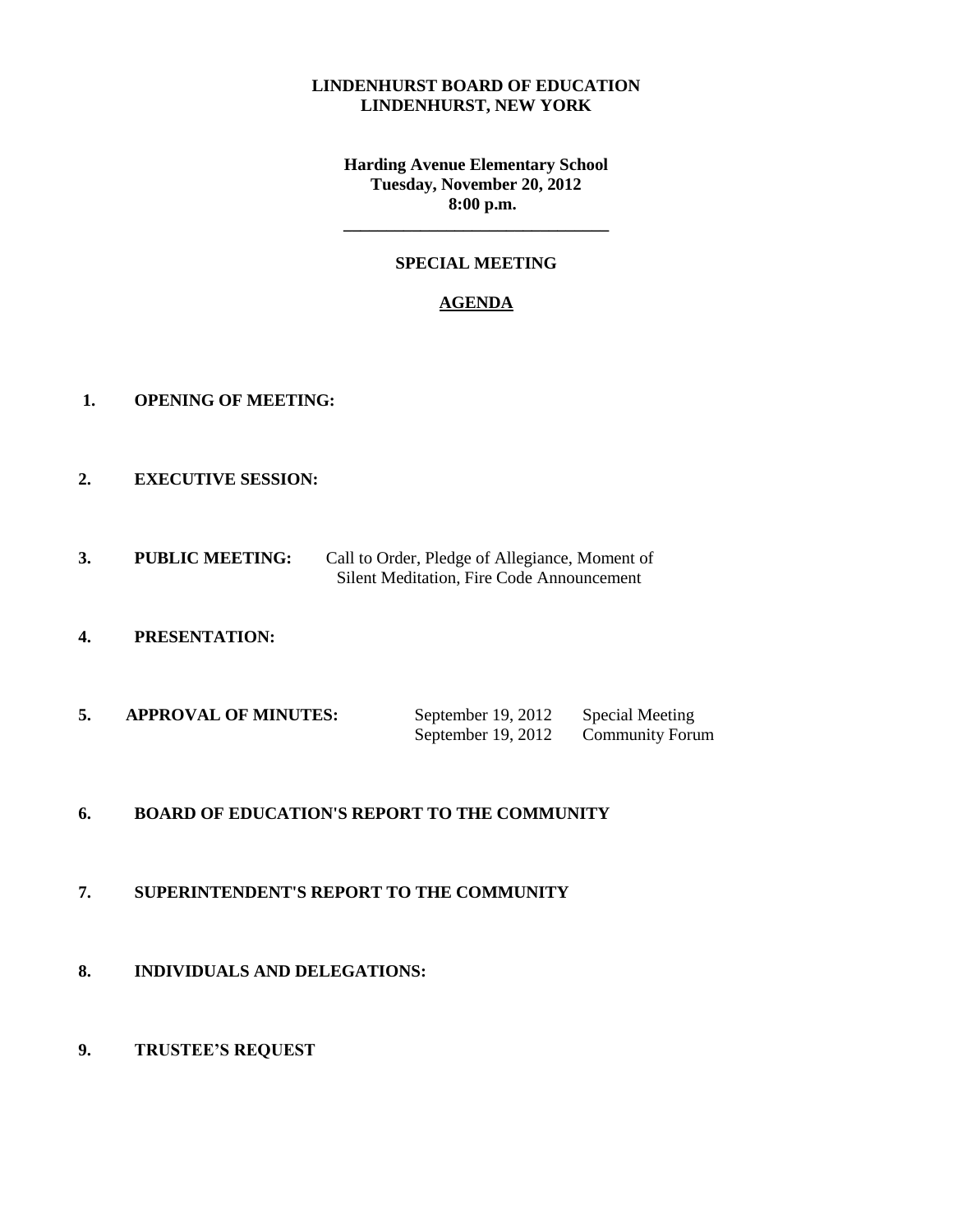## **10. SUPERINTENDENT'S RECOMMENDATIONS**

### **a. Recommendation: FOLDING MACHINE LEASE**

Recommended Action: Upon a motion made by \_\_\_\_\_\_\_\_\_\_\_\_\_, seconded by  $\blacksquare$ , the following resolution is offered:

 RESOLVED that the Board of Education, upon the recommendation of the Superintendent, authorizes the Board President to enter into a 63 month lease with Innovative Mailing and Shipping Systems for a Three Station Folding Inserting System as per the attached Product Lease Agreement from Mail Finance, Inc.

Note: See enclosed

Vote on the motion: Yes:

No:

Abstained:

Motion carried/defeated.

#### **b. Recommendation: SCHOOL LUNCH RENOVATIONS – TRANSFER TO CAPITAL FUND**

Recommended Action: Upon a motion made by \_\_\_\_\_\_\_\_\_\_\_\_\_, seconded by \_\_\_\_\_\_\_\_\_\_\_\_\_\_\_\_\_, the following resolution is offered:

 RESOLVED that the Board of Education, upon the recommendation of the Superintendent, authorizes the use and transfer of the School Lunch Fund balance, in the amount of \$40,000 to the Capital Fund for renovations to the Daniel Street School Kitchen.

Note: See enclosed

Vote on the motion: Yes:

No:

Abstained:

Motion carried/defeated.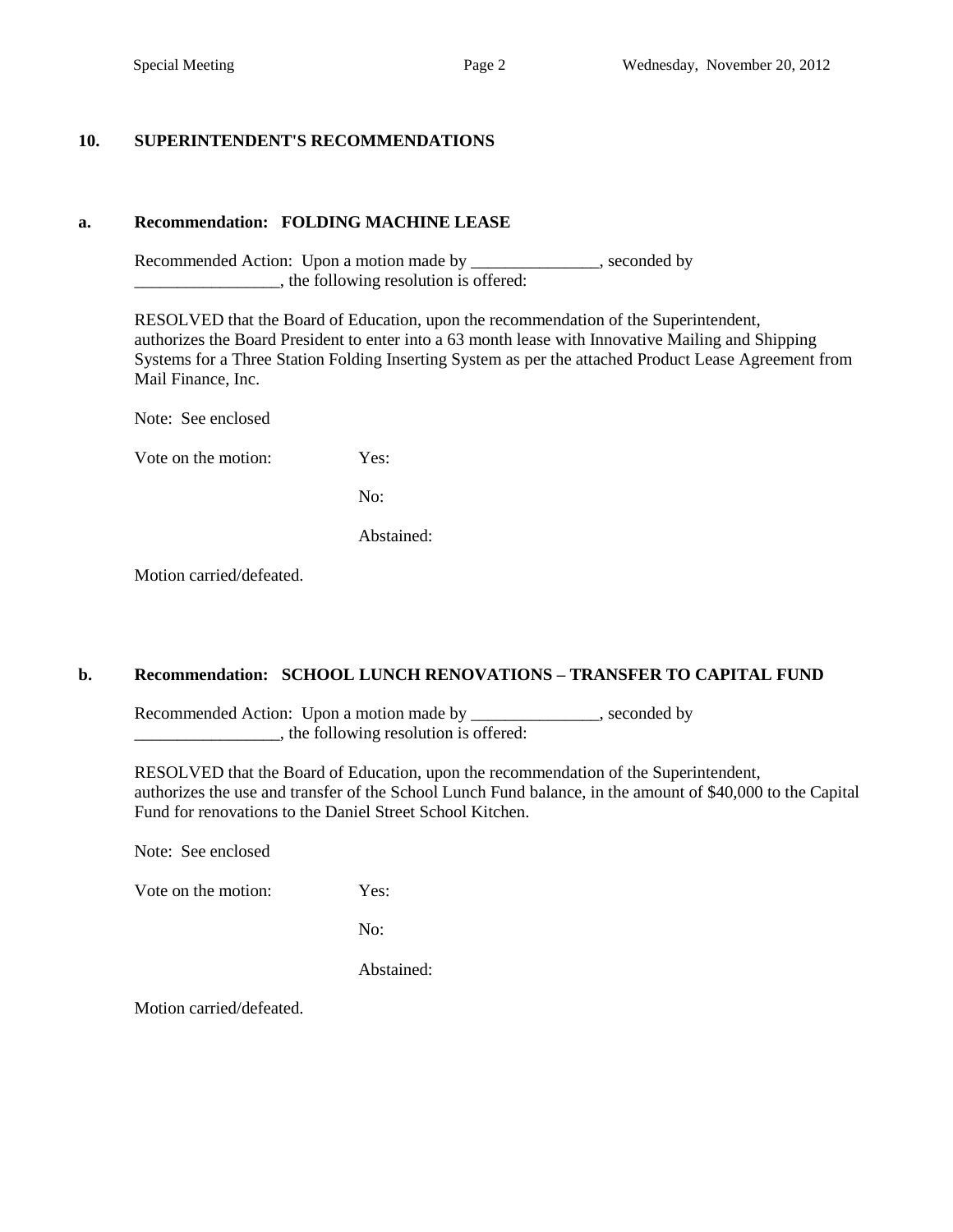### **c. Recommendation: CULLEN & DANOWSKI – SPECIAL EDUCATION REVIEW**

Recommended Action: Upon a motion made by \_\_\_\_\_\_\_\_\_\_\_\_\_, seconded by \_\_\_\_\_\_\_\_\_\_\_\_\_\_\_\_\_, the following resolution is offered:

 RESOLVED that the Board of Education, upon the recommendation of the Superintendent, enter into an agreement with Cullen & Danowski, LLP, for Internal Auditing Services related to the operation of the Special Education Program at a cost not to exceed \$14,000.

Note: See enclosed

Vote on the motion: Yes:

No:

Abstained:

Motion carried/defeated.

## **d. Recommendation: 2012 DISTRICT RESPONSE & CORRECTIVE ACTION PLAN**

Recommended Action: Upon a motion made by \_\_\_\_\_\_\_\_\_\_\_\_\_, seconded by \_\_\_\_\_\_\_\_\_\_\_\_\_\_\_\_\_, the following resolution is offered:

RESOLVED that the Board of Education, upon the recommendation of the Superintendent, accept the attached District Response Letter in response to the findings from the June 30, 2012 Audit conducted by Nawrocki Smith LLP.

Note: See enclosed

Vote on the motion: Yes:

No:

Abstained:

Motion carried/defeated.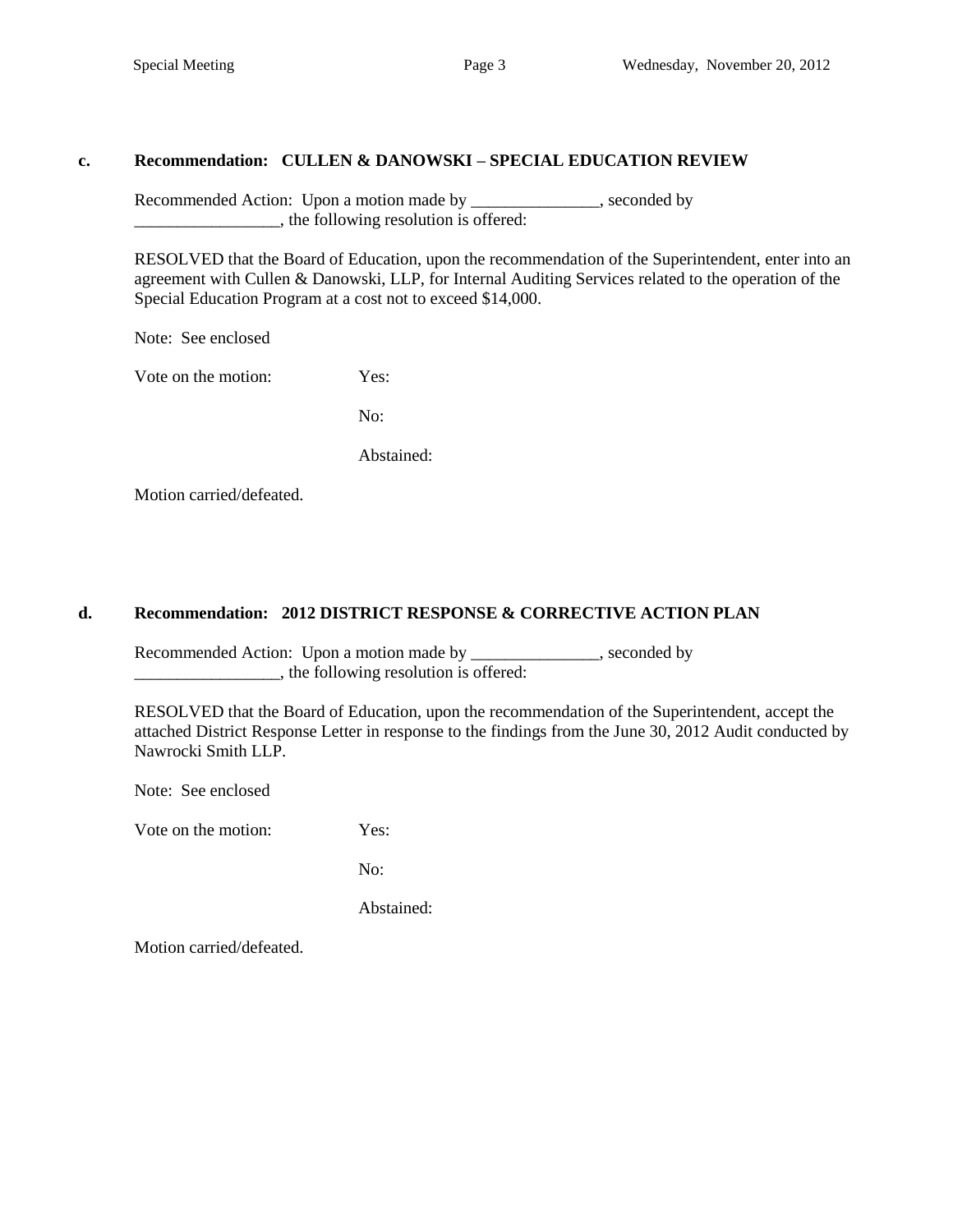#### **11. SCHEDULES**

#### **a. Recommendation: SCHEDULES**

Recommended Action: Upon a motion made by \_\_\_\_\_\_\_\_\_\_\_\_\_\_\_\_\_\_, seconded by \_\_\_\_\_\_\_\_\_\_\_\_\_\_\_\_\_\_, the following resolution is offered:

RESOLVED that the Board of Education, upon the recommendation of the Superintendent, approves the following schedules:

| Schedule                 | $A-1$      | No. 7    | Personnel, Instructional – Resignations & Terminations |  |  |
|--------------------------|------------|----------|--------------------------------------------------------|--|--|
| Schedule                 | $B-2$      | No. PT-7 | Non-Instructional Personnel – Leave of Absence         |  |  |
| Schedule                 | $B-3$      | No. 7    | Non-Instructional Personnel Appointments               |  |  |
| Schedule                 | G          | No. 8    | Approval of Bids                                       |  |  |
| Schedule                 | OA/C       | No.13    | <b>Outside Agencies/Consultants</b>                    |  |  |
| Note: See enclosed.      |            |          |                                                        |  |  |
| Vote on the motion:      | Yes:       |          |                                                        |  |  |
|                          | No:        |          |                                                        |  |  |
| Motion carried/defeated. | Abstained: |          |                                                        |  |  |